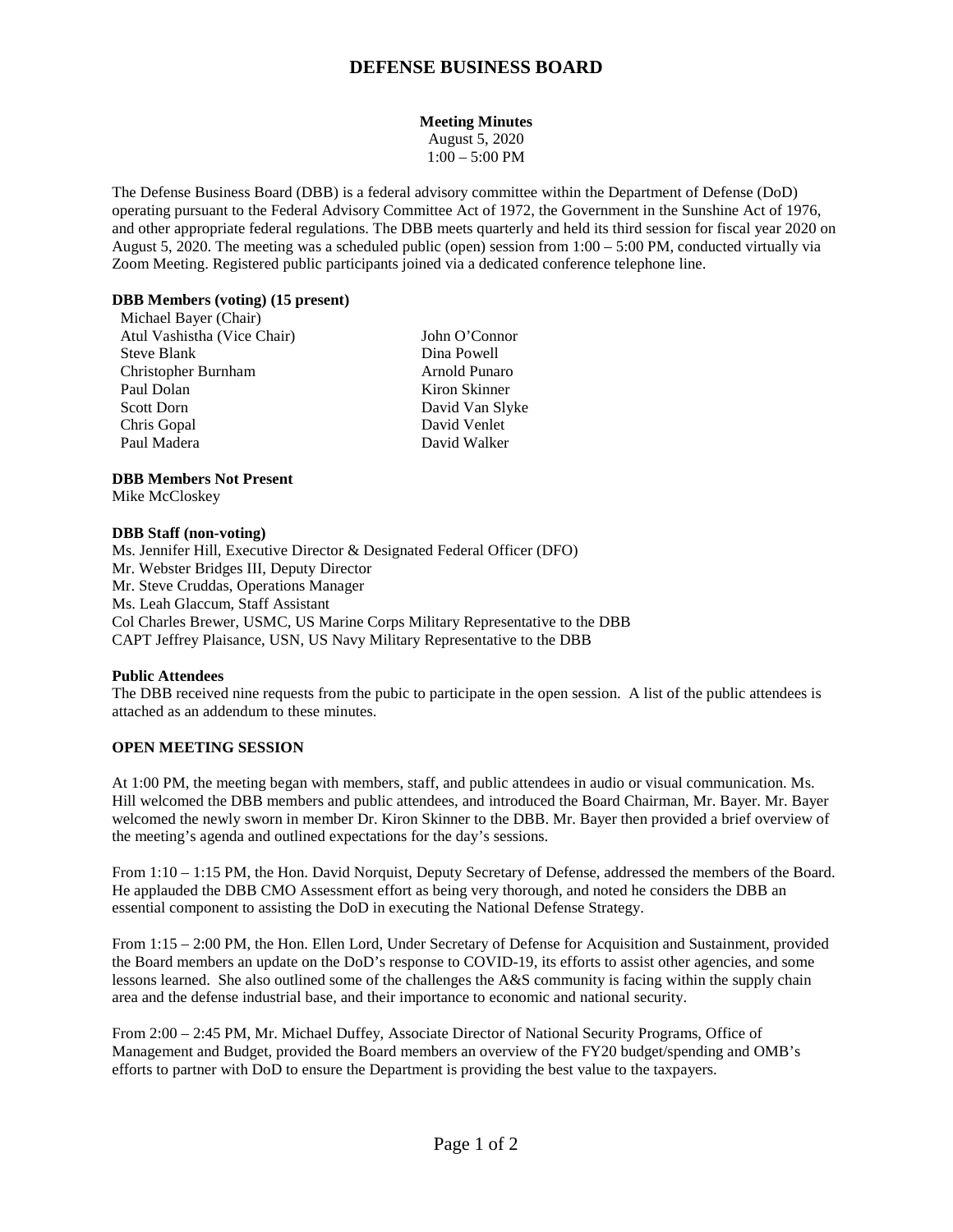# **DEFENSE BUSINESS BOARD**

From 2:45 – 3:30 PM, Mr. John Sherman, Principal Deputy, Office of the Chief Information Officer, provided an overview and update on the DoD CIO efforts in digital modernization, cybersecurity, command, control & communications (C3) modernization, artificial intelligence, cloud compute technologies, use of data, and how all of these efforts are interrelated. He also discussed the CIO's efforts in the Department's response to the COVID-19 pandemic, particularly in regards to enabling its telework capability through a major increase in capacity.

Following a 15 minute break, Mr. Bayer asked the Members for comments on the information and discussion with the guest speakers. Members spoke openly on areas they believed the Board could be helpful and assist the DoD in transforming its business practices; areas where private industry has instituted processes and practices that could bring the Department into the 21<sup>st</sup> century.

From 4:00 – 4:10 PM, David Venlet, a member of the Mentor Protégé Program (MPP) Assessment Task Group, provided an update on the MPP Assessment study and the way forward in meeting this congressionally mandated assessment of DoD's program.

From 4:10 – 4:20 PM, Dr. Christopher Gopal, Chair of the newly formed task group for the "Audit/ Performance Data Use in Private Industry" study, outlined the study's objectives to look at private industry leading practices and, together with case studies, recommend how best the Department may leverage its audit and performance data to derive insights and generate outcomes that may be used to enhance senior leader decision making within the DoD.

From 4:20 – 4:30 PM, David Venlet, Chair of the newly formed task group for the Defense Logistics Agency – Defense Information Systems Agency Charter Review study, outlined the study's objectives to review the DLA and DISA DoD Directives to assist DoD in maximizing effective governance by providing a private industry perspective of the organizational responsibilities and authorities. This is the initial step in the overall goal of reviewing the entire Fourth Estate and providing recommendations for reforming and transforming the Department for greater performance and affordability

Mr. Bayer opened the floor for public comment. There were no other public questions or comments offered.

Mr. Bayer shared some closing thoughts on the day's meeting, thanking the task groups for their updates on the three on-going studies, and commenting on possible future areas the Board may be asked to assist the Secretary and Deputy Secretary of Defense on transformation efforts within the Department. He opened the floor for comments from the Board. The members were supportive, complimentary of the guest speakers, and thankful for the discussion opportunities with them and Deputy Secretary of Defense.

At 5:00 PM, Mr. Bayer adjourned the meeting

By my signature, certified to be accurate and complete.

Michael J. Bayer Chair Defense Business Board